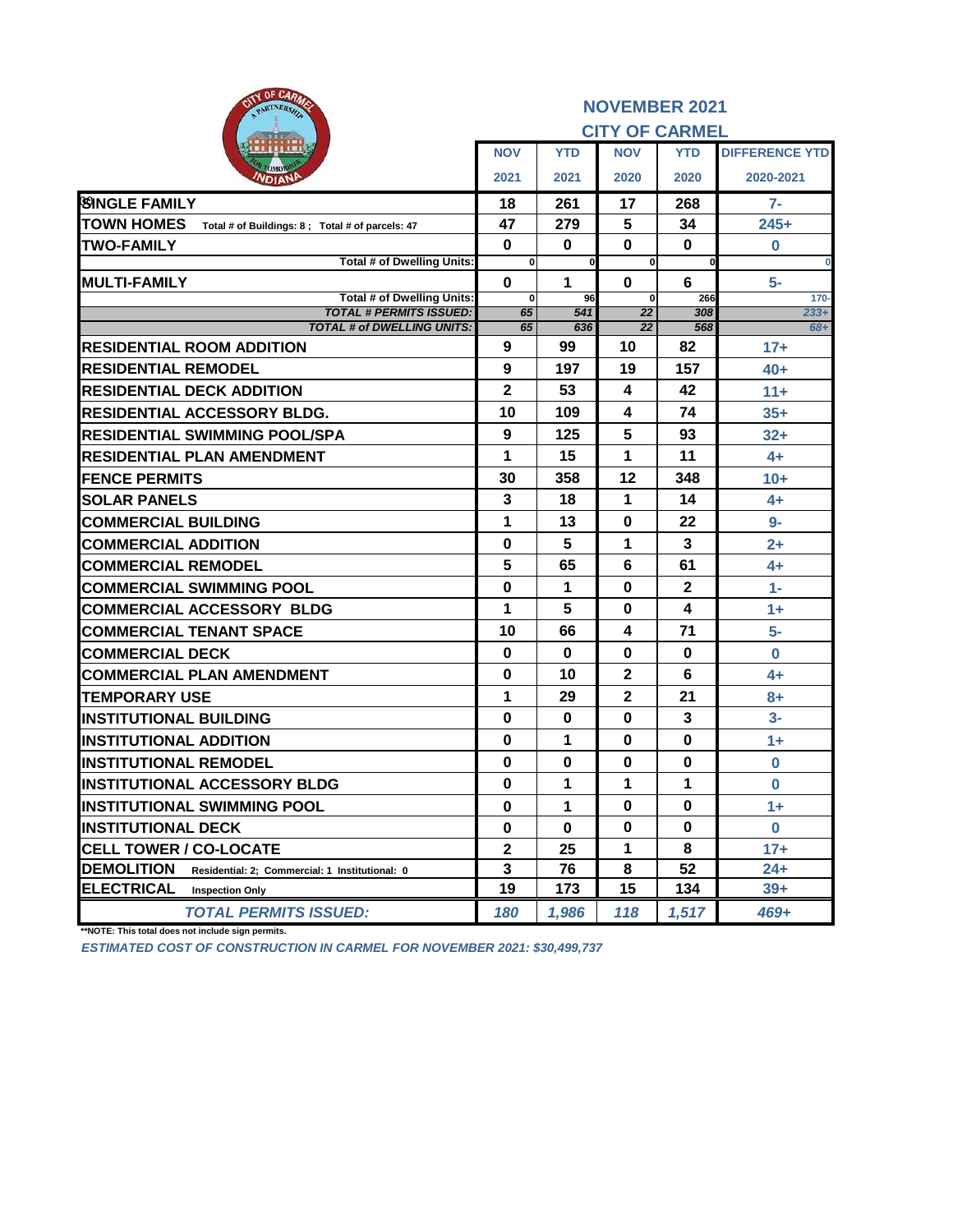## **D.O.C.S. BUILDING PERMIT ACTIVITY NOVEMBER 2021**

*COMMERCIAL, INSTITUTIONAL, & MULTI-FAMILY - NEW STRUCTURES, ACCESSORY BUILDINGS, ADDITIONS, TENANT FINISHES, REMODELS, POOLS, DECKS (Institutional includes churches, schools & public libraries)*

#### *Type of Construction Total Permits Issued*

# **COMMERCIAL PERMITS ISSUED**

| <b>COMMERCIAL NEW STRUCTURE.</b><br>• Don Rigo Mexican Cuisine, 7299 E. 146th St.                                                                                                                                                                                                                                                                                                                                                                                                                                                                                                         |
|-------------------------------------------------------------------------------------------------------------------------------------------------------------------------------------------------------------------------------------------------------------------------------------------------------------------------------------------------------------------------------------------------------------------------------------------------------------------------------------------------------------------------------------------------------------------------------------------|
| <b>COMMERCIAL ACCESSORY STRUCTURE.</b><br>• 101 Beer Kitchen Patio, 1200 S. Rangeline Rd. #100                                                                                                                                                                                                                                                                                                                                                                                                                                                                                            |
| • COhatch Carmel, 38 W. Main St.<br>• Heartland Dental, 310 E. 96th St.<br>• IU North Cath Lab, 11700 N. Meridian St.<br>• Pure Green Juice Bar. 591 Monon Blvd. #2<br>• West Clay Elementary School, 3495 W. 126th St.<br>• Marco's Pizza, 11145 N. Michigan Rd.<br>• Tropical Smoothie Café, 11100 N. Michigan Rd.<br>• Java House, 11150 N. Michigan Rd.<br>• Renaissance Office, 10 W. Carmel Dr.<br>• Ali'i Poke. 4335 W. 106th St.<br>• Compass CCG Office, 250 E. 96th St.<br>• Dr. Scott Cooper Office, 10439 Commerce Dr. #140<br>• Classic Cleaners, 11100 N. Michigan Rd. #102 |
| • Industrious, 880 Monon Green Blvd.<br>• Carmel Multi-Specialty Medical Center, 13000 N. Meridian St.                                                                                                                                                                                                                                                                                                                                                                                                                                                                                    |

# **COMMERCIAL CERTIFICATES OF OCCUPANCY ISSUED**

| • Park Pergola, 1455 Windpump Way           |
|---------------------------------------------|
|                                             |
| <b>COMMERCIAL TENANT FINISH / REMODEL:.</b> |

- *● Dr. Sue Morter's Office, 10385 Commerce Dr. #120*
- *● Epcon, 11555 N. Meridian St.*
- *● Stemtree Learning, 5790 E. Main St. #120*
- *● Bastian Solutions, 10585 N. Meridian St. #200*
- *● Rooftop Solar Array, 13085 Petigru Dr.*
- *● Linnea's Lights, 839 W. Carmel Dr.*
- *● Premier Family Chiropractic, 120 E. Carmel Dr.*
- *● Paradise Shaved Ice, 13698 N. Meridian St.*
- *● Carmel Hill Apartments, 419 Cool Ridge Dr.*

# **D.O.C.S. BUILDING & SIGN ACTIVITY BY YEAR**

|                                              | <b>NOV 2021</b> | <b>NOV 2020</b> | <b>NOV 2019</b> | <b>NOV 2018</b> | <b>NOV 2017</b> |
|----------------------------------------------|-----------------|-----------------|-----------------|-----------------|-----------------|
| <b>TOTAL BUILDING PERMITS ISSUED:</b>        | 150             | 118             | 97              | 117             | 103             |
| <b>TOTAL FENCE PERMITS ISSUED:</b>           | 30              | 12              | 17              | 22              | 13              |
| <b>TOTAL SIGN PERMITS:</b>                   | 20              | 26              | 32              | 28              | 20              |
| <b>TOTAL PUBLIC EVENT BANNERS:</b>           |                 |                 | 11              | 8               |                 |
| <b>BUILDING INSPECTIONS PERFORMED:</b>       | 554             | 483             | 495             | 592             | 562             |
| <b>BUILDING PLAN REVIEWS:</b>                | 147             | 106             | 69              | 71              | 72              |
| <b>PUBLIC REQUEST FOR INFORMATION (RFI):</b> | 41              | 43              | 44              | 25              | 53              |

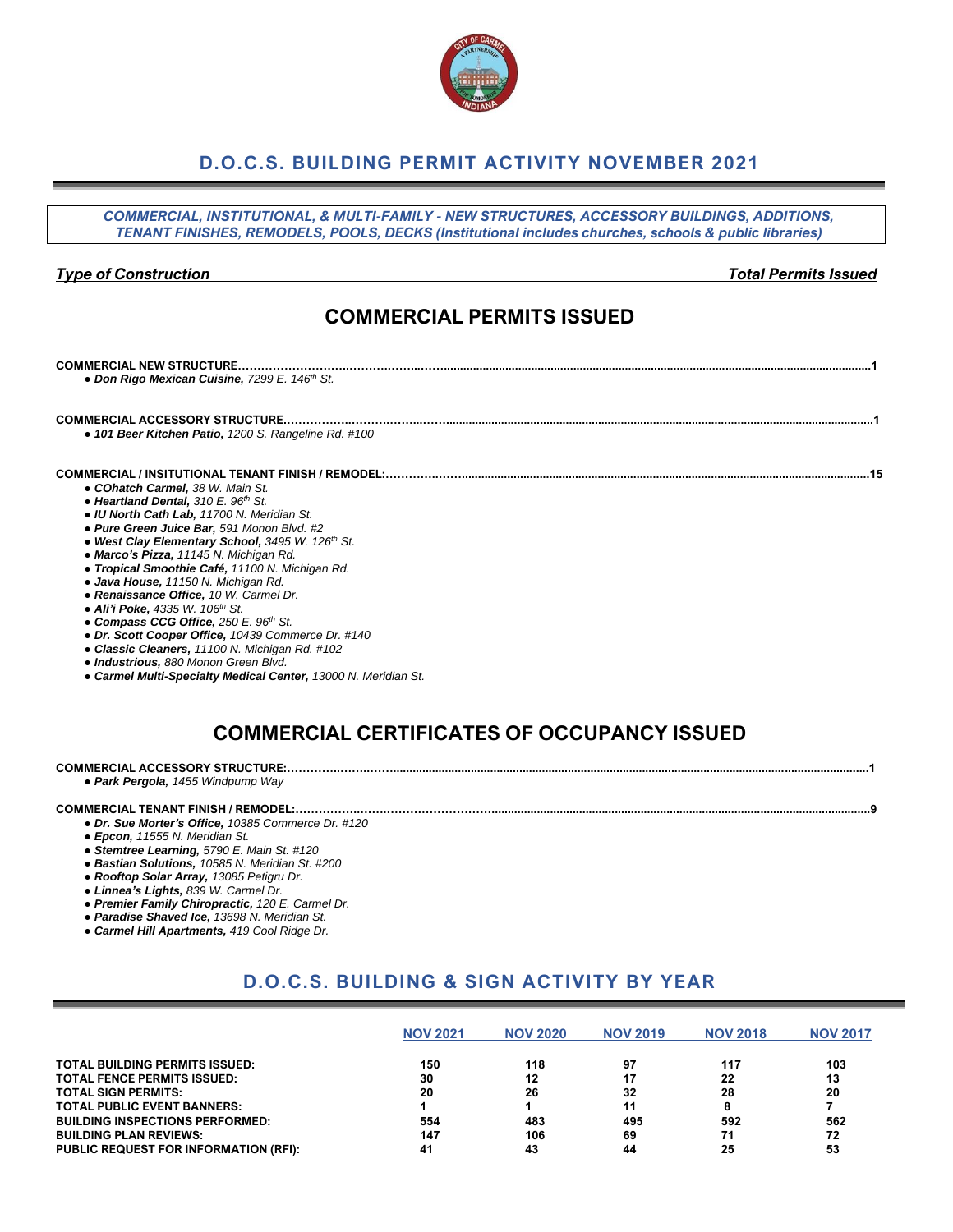

# **D.O.C.S. CODE ENFORCEMENT ACTIVITY NOVEMBER 2021**

## *CODE ENFORCEMENT TASK REPORT SUMMARY FOR NOVEMBER 2021*

| <b>COMPLAINTS RECEIVED</b> | <b>TOTAL:</b> | <b>INSPECTION STATISTICS</b> | <b>TOTAL:</b>       |               |     |  |  |
|----------------------------|---------------|------------------------------|---------------------|---------------|-----|--|--|
| EMAIL                      | 10            | <b>NEW CASES</b>             |                     |               |     |  |  |
| "MY CARMEL" APP            | 6             | <b>INITIAL INSPECTIONS</b>   | 117                 |               |     |  |  |
| <b>PHONE</b>               | 5             | <b>ABATEMENT</b>             | 4                   |               |     |  |  |
| REFERRAL                   | $\mathbf 0$   | INITIAL VIOLATION NOTICE     |                     |               | 52  |  |  |
| <b>STAFF</b>               | 98            | <b>RE-INSPECTIONS</b>        |                     |               | 474 |  |  |
| <b>WALK-IN</b>             |               |                              | <b>CLOSED CASES</b> |               |     |  |  |
| <b>INSPECTIONS BY AREA</b> | <b>WEST</b>   | <b>CENTRAL</b>               | <b>EAST</b>         | <b>TOTAL:</b> |     |  |  |
| <b>NEW CASES</b>           | 15            | 55                           | 50                  | 120           |     |  |  |
| INITIAL INSPECTIONS        | 13            | 54                           | 50                  | 117           |     |  |  |
| <b>RE-INSPECTIONS</b>      | 72            | 175<br>227<br>474            |                     |               |     |  |  |
| <b>CLOSED CASES</b>        | 15            | 91                           | 65                  | 171           |     |  |  |

#### *CODE ENFORCEMENT MONTHLY REPORT FOR NOVEMBER 2021*

| <b>TYPE OF COMPLAINT/VIOLATION</b> | <b>NEW CASES</b> | <b>TYPE OF COMPLAINT/VIOLATION</b> | <b>NEW CASES</b> |
|------------------------------------|------------------|------------------------------------|------------------|
| BUILDING CODE VIOLATIONS           |                  | PROPERTY MAINTENANCE               | 8                |
| <b>COMMERCIAL VEHICLE</b>          | 9                | RECREATIONAL VEHICLE               | 10               |
| <b>DUMPSTER</b>                    | 9                | RIGHT-OF-WAY OBSTRUCTION           | 3                |
| <b>FARM ANIMALS</b>                | 0                | <b>SIDEWALK</b>                    |                  |
| <b>FENCE VIOLATION</b>             | 3                | <b>SIGNS</b>                       | 53               |
| <b>GRASS OR WEEDS</b>              | 10               | <b>TRASH/DEBRIS</b>                | 18               |
| <b>HOME OCCUPATION</b>             |                  | UNSAFE BUILDING                    | 0                |
| NOISE REGULATIONS                  | 0                | <b>JUNK VEHICLE</b>                | 4                |
| OPEN AND ABANDONED                 | 0                | ZONING USE VIOLATIONS              |                  |
| <b>OUTDOOR STORAGE</b>             | 40               | SNOW AND ICF REMOVAL               | 0                |
| <b>PARKING IN LAWN/GREENBELT</b>   | 8                | <b>OTHER</b>                       | 0                |
|                                    |                  | <b>TOTAL</b>                       | 185              |

*FORECLOSURE MONITORING SUMMARY FOR NOVEMBER 2021*

| <b>COMPLAINTS RECEIVED</b> | <b>TOTAL:</b> |
|----------------------------|---------------|
| NEW CASES                  |               |
| INITIAL INSPECTIONS        | ი             |
| ABATEMENT                  | O             |
| INITIAL VIOLATION NOTICE   | ი             |
| RE-INSPECTIONS             | 9             |
| CLOSED CASES               |               |
|                            |               |

| <b>FORECLOSURE STATISTICS</b> | <b>WEST</b> | <b>CENTRAL</b> | <b>EAST</b> | <b>TOTAL:</b> |
|-------------------------------|-------------|----------------|-------------|---------------|
| NEW CASES                     |             |                |             |               |
| INITIAL INSPECTIONS           |             |                |             |               |
| <b>RE-INSPECTIONS</b>         | 4           |                |             | a             |
| <b>CLOSED CASES</b>           |             |                |             |               |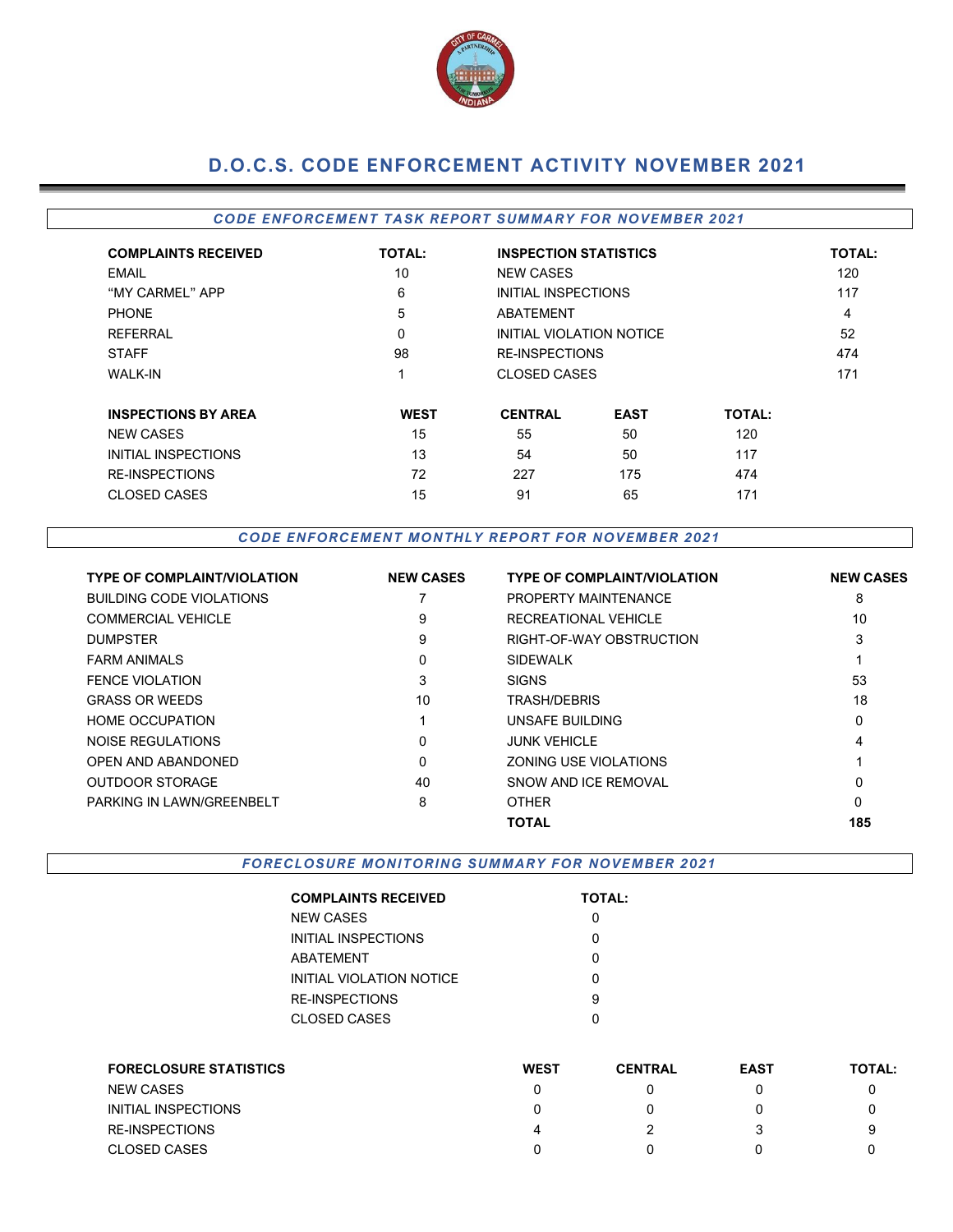# **DEPARTMENT OF COMMUNITY SERVICES INCOME REPORT NOVEMBER 1-30, 2021**



| <b>TRANSACTION TYPE:</b>                                                     | <b>TRANSACTIONS:</b> | <b>AMOUNT:</b>     |
|------------------------------------------------------------------------------|----------------------|--------------------|
| BUILDING PERMITS: [Includes the fee for full Certificate of Occupancy (C/O)] | 128                  | \$<br>126,749.90   |
| <b>DEMOLITION PERMITS:</b>                                                   | 0                    | \$                 |
| <b>LATE FEES:</b>                                                            | $\Omega$             | \$                 |
| RE-INSPECTION, ADDITIONAL INSPECTION, AND/OR TEMP C/O:                       | 33                   | \$<br>4,994.00     |
| PLAN AMENDMENT: (Commercial / Institutional)                                 | 0                    | \$                 |
| <b>PLAN AMENDMENT: (Residential)</b>                                         | 1                    | \$<br>187.00       |
| <b>SPECIAL EVENT PERMITS:</b>                                                | 0                    | \$                 |
| <b>TEMPORARY USE PERMITS/EXTENSIONS:</b>                                     | 1                    | \$<br>378.00       |
| <b>APPEALS:</b>                                                              | $\Omega$             | \$                 |
| <b>FENCE PERMITS:</b>                                                        | 13                   | \$<br>702.00       |
| FENCE LIABILITY WAIVER: (Paid to Hamilton County)                            | 14                   | \$<br>392.00       |
| <b>ABATEMENT:</b>                                                            | 0                    | \$                 |
| <b>ADLS:</b>                                                                 | 4                    | \$<br>4,600.00     |
| <b>ADLS AMENDMENT:</b>                                                       | 1                    | \$<br>152.50       |
| <b>COMMITMENT AMENDMENT:</b>                                                 | 0                    | \$                 |
| <b>DEVELOPMENT PLAN:</b>                                                     | 4                    | \$<br>7,332.66     |
| <b>DEVELOPMENT PLAN AMENDMENT:</b>                                           | 0                    | \$                 |
| <b>HPR REVIEW:</b>                                                           | 0                    | \$                 |
| <b>ORDINANCE AMENDMENT:</b>                                                  | 0                    | \$                 |
| <b>PLAT VACATE:</b>                                                          | 0                    | \$                 |
| <b>PRIMARY PLAT:</b>                                                         | 1                    | \$<br>6,216.00     |
| <b>PRIMARY PLAT AMENDMENT:</b>                                               | 1                    | \$<br>1,271.00     |
| <b>PUD ORDINANCES:</b>                                                       | 0                    | \$                 |
| <b>REZONE:</b>                                                               | 1                    | \$<br>1,267.90     |
| <b>ADDITIONAL WAIVER:</b>                                                    | $\Omega$             | \$                 |
| <b>SDR SITE PLAN REVIEW:</b>                                                 | 1                    | \$<br>182.00       |
| <b>SECONDARY PLAT/REPLAT:</b>                                                | 3                    | \$<br>1,131.00     |
| <b>SUBDIVISION WAIVER:</b>                                                   | $\mathbf 0$          | \$                 |
| <b>MISC. ZONING WAIVER:</b>                                                  | 0                    | \$                 |
| <b>TAC ONLY:</b>                                                             | 0                    | \$                 |
| <b>DEVELOPMENT STANDARDS VARIANCE:</b>                                       | $\Omega$             | \$                 |
| <b>HEARING OFFICER REVIEW:</b>                                               | 11                   | \$<br>3,015.00     |
| <b>SPECIAL EXCEPTION VARIANCE:</b>                                           | 0                    | \$                 |
| <b>SPECIAL USES:</b> (Includes Special Use Amendments)                       | 1                    | \$<br>1,150.00     |
| <b>USE VARIANCE:</b>                                                         | $\Omega$             | \$                 |
| <b>SIGN PERMITS:</b>                                                         | 14                   | \$<br>3,238.04     |
| <b>ZONING DETAILS/LETTER:</b>                                                | 2                    | \$<br>218.00       |
| PARK & RECREATION IMPACT FEE (PRIF):                                         | 54                   | \$<br>164,308.00   |
| <b>TOTALS:</b>                                                               |                      |                    |
| <b>GENERAL FUND #101:</b>                                                    |                      | \$<br>163,177.00   |
| PRIF ACCOUNT #106:                                                           |                      | \$<br>128,644.00   |
| PRIF ACCOUNT # 902:                                                          |                      | \$<br>35,664.00    |
| <b>UTILITY FEES: (Sewer/Water permits)</b>                                   |                      | \$<br>329,236.00   |
| <b>TOTAL DEPOSIT:</b>                                                        |                      | \$<br>656,721.00   |
| Last Month's General Fund Deposit:                                           |                      | \$<br>316,968.38   |
| <b>Last Month's Total Deposit:</b>                                           |                      | \$<br>1,436,927.38 |

**NOTE: Receipts were deposited for 20 business days this month.**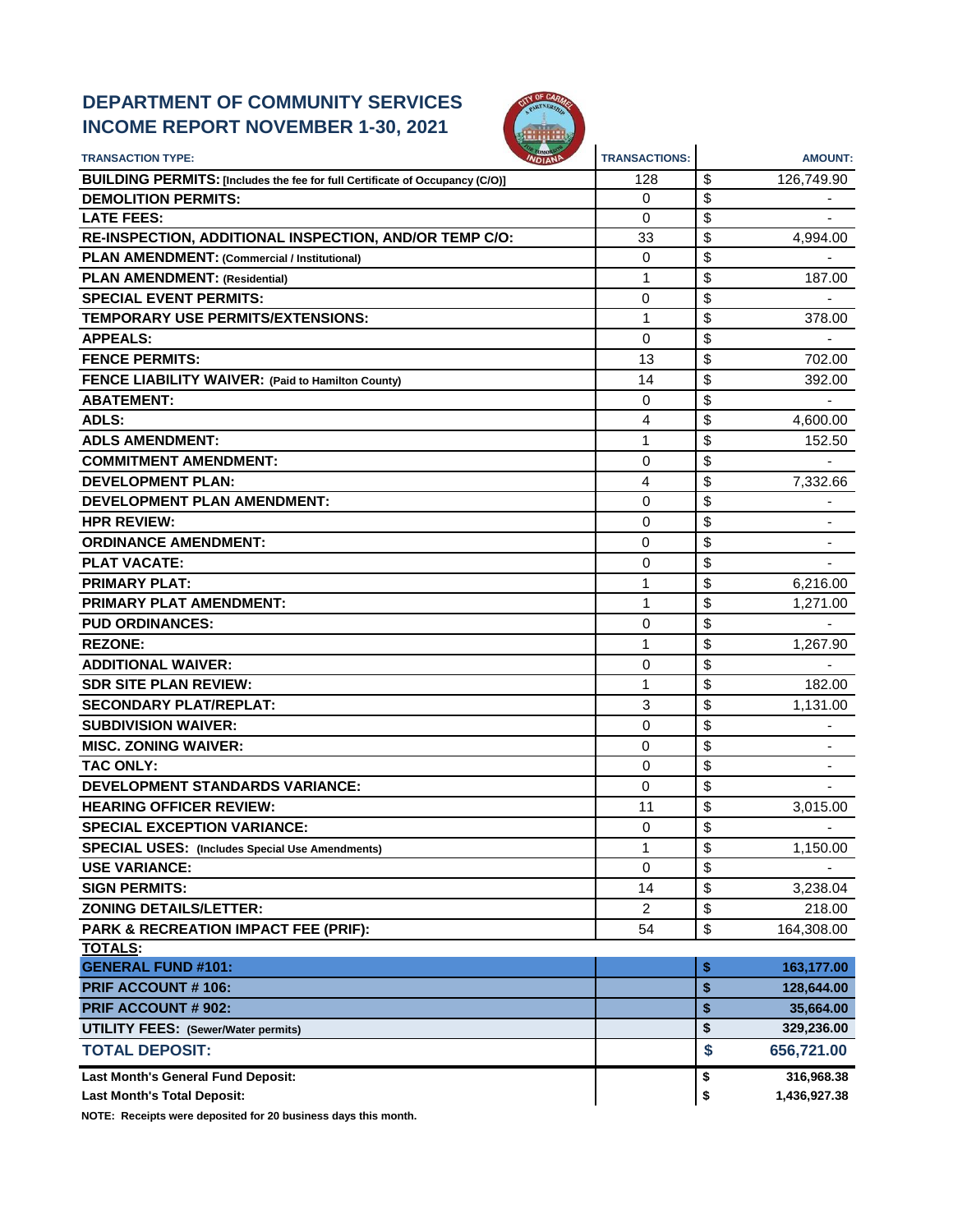## **City of Carmel Monthly Permits Issued 11/1/2021 - 11/30/2021**

**Page 1**

### Date: 12/13/2021

| Issue<br>Date | <b>Status</b>              | Permit NO                    | Lot         | Subdivision                                 | Property Address                                                | Permit Type Description                         | Estimated<br>Cost of<br>Constructio | Sq Ft             | <b>Contact Name</b>                                 | <b>Contact Address</b>                                     | Contact City, State Zip             | Property Owner (as listed per applicant) | Owner Address                                   | Owner City, State Zip                |
|---------------|----------------------------|------------------------------|-------------|---------------------------------------------|-----------------------------------------------------------------|-------------------------------------------------|-------------------------------------|-------------------|-----------------------------------------------------|------------------------------------------------------------|-------------------------------------|------------------------------------------|-------------------------------------------------|--------------------------------------|
|               | 11/1/2021   ISSUED         | B-2021-01553                 | 2001        | WINDWARD AT LEGACY<br><b>TOWNHOMES</b>      | 6912 SUNSTONE PL, CAR, 46033                                    | <b>RES - TWNHOUSE</b>                           | \$200,000.00                        | 2,758.00 Lennar   |                                                     | 11555 N Meridian Street                                    | Carmel, IN 46032                    | Lennar                                   | 11555 N Meridian Street                         | Carmel, IN 46032                     |
|               | ISSUED                     | B-2021-01556                 | 2003        | WINDWARD AT LEGACY<br><b>TOWNHOMES</b>      | 6924 SUNSTONE PL, CAR, 46033                                    | <b>RES - TWNHOUSE</b>                           | \$200,000.00                        | 2,758.00 Lennar   |                                                     | 11555 N Meridian Street                                    | Carmel, IN 46032                    | Lennar                                   | 11555 N Meridian Street                         | Carmel, IN 46032                     |
|               | ISSUED                     | B-2021-01558                 | 2004        | WINDWARD AT LEGACY<br><b>TOWNHOMES</b>      | 6930 SUNSTONE PL, CAR, 46033                                    | <b>RES - TWNHOUSE</b>                           | \$200,000.00                        | 2,758.00 Lennar   |                                                     | 11555 N Meridian Street                                    | Carmel, IN 46032                    | Lennar                                   | 11555 N Meridian Street                         | Carmel, IN 46032                     |
|               | ISSUED                     | B-2021-01572                 | 2101        | WINDWARD AT LEGACY<br><b>TOWNHOMES</b>      | 6956 SUNSTONE PL, CAR, 46033                                    | <b>RES - TWNHOUSE</b>                           | \$200,000.00                        | 2,758.00 Lennar   |                                                     | 11555 N Meridian Street                                    | Carmel, IN 46032                    | Lennar                                   | 11555 N Meridian Street                         | Carmel, IN 46032                     |
|               | ISSUED                     | B-2021-01576                 | 2103        | WINDWARD AT LEGACY<br><b>TOWNHOMES</b>      | 6968 SUNSTONE PL, CAR, 46033                                    | <b>RES - TWNHOUSE</b>                           | \$200,000.00                        | 2,758.00 Lennar   |                                                     | 11555 N Meridian Street                                    | Carmel, IN 46032                    | Lennar                                   | 11555 N Meridian Street                         | Carmel, IN 46032                     |
|               | ISSUED                     | B-2021-01577                 | 2104        | WINDWARD AT LEGACY<br><b>TOWNHOMES</b>      | 6974 SUNSTONE PL, CAR, 46033                                    | <b>RES - TWNHOUSE</b>                           | \$200,000.00                        | 2,758.00 Lennar   |                                                     | 11555 N Meridian Street                                    | Carmel, IN 46032                    | Lennar                                   | 11555 N Meridian Street                         | Carmel, IN 46032                     |
|               | ISSUED                     | B-2021-01587                 | 1804        | WINDWARD AT LEGACY<br><b>TOWNHOMES</b>      | 6876 EQUALITY BLVD, CAR, 46033                                  | <b>RES - TWNHOUSE</b>                           | \$200,000.00                        | $2,129.00$ Lennar |                                                     | 11555 N Meridian Street                                    | Carmel, IN 46032                    | LEnnar                                   | 11555 N Meridian Street                         | Carmel, IN 46032                     |
|               | <b>CLOSE</b>               | B-2021-01633                 |             | WOODFIELD                                   | 14141 WOODFIELD CIR, CARMEL, 46033                              | <b>RES - ADDITION</b>                           | \$25,800.00                         |                   | 198.00 Josh Armogum                                 | 14350 Mundy Dr Suite 800, #259                             | Noblesville, IN 46062               | Mike Bell                                | 14141 Woodfield Circle                          | Carmel, IN 46033                     |
|               | <b>ISSUED</b>              | B-2021-01579                 | 2106        | WINDWARD AT LEGACY<br><b>TOWNHOMES</b>      | 6988 SUNSTONE PL, CAR, 46033                                    | <b>RES - TWNHOUSE</b>                           | \$200,000.00                        | 2,755.00 Lennar   |                                                     | 11555 N Meridian Street                                    | Carmel, IN 46032                    | Lennar                                   | 11555 N Meridian Street                         | Carmel, IN 46032                     |
|               | ISSUED                     | B-2021-01588                 | 1805        | WINDWARD AT LEGACY<br><b>TOWNHOMES</b>      | 6882 EQUALITY BLVD, CAR, 46033                                  | <b>RES - TWNHOUSE</b>                           | \$200,000.00                        | 2,129.00 Lennar   |                                                     | 11555 N Meridian Street                                    | Carmel, IN 46032                    | Lennar                                   | 11555 N Meridian Street                         | Carmel, IN 46032                     |
|               | <b>ISSUED</b>              | B-2021-01589                 | 1806        | WINDWARD AT LEGACY<br><b>TOWNHOMES</b>      | 6888 EQUALITY BLVD, CAR, 46033                                  | <b>RES - TWNHOUSE</b>                           | \$200,000.00                        | $2,129.00$ Lennar |                                                     | 11555 N Meridian Street                                    | Carmel, IN 46032                    | Lennar                                   | 11555 N Meridian Street                         | Carmel, IN 46032                     |
|               | ISSUED                     | B-2021-01591                 | 1808        | WINDWARD AT LEGACY<br><b>TOWNHOMES</b>      | 6900 EQUALITY BLVD, CAR, 46033                                  | <b>RES - TWNHOUSE</b>                           | \$200,000.00                        | 2,568.00 Lennar   |                                                     | 11555 N Meridian Street                                    | Carmel, IN 46032                    | Lennar                                   | 11555 N Meridian Street                         | Carmel, IN 46032                     |
|               | ISSUED                     | B-2021-01595                 | 1901        | WINDWARD AT LEGACY<br><b>TOWNHOMES</b>      | 6860 SUNSTONE PL, CAR, 46033                                    | <b>RES - TWNHOUSE</b>                           | \$200,000.00                        | 2,758.00 Lennar   |                                                     | 11555 N Meridian Street                                    | Carmel, IN 46032                    | Lennar                                   | 11555 N Meridian Street                         | Carmel, IN 46032                     |
|               | ISSUED                     | B-2021-01590                 | 1807        | WINDWARD AT LEGACY<br><b>TOWNHOMES</b>      | 6894 EQUALITY BLVD, CAR, 46033                                  | <b>RES - TWNHOUSE</b>                           | \$200,000.00                        | $2,129.00$ Lennar |                                                     | 11555 N Meridian Street                                    | Carmel, IN 46032                    | Lennar                                   | 11555 N Meridian Street                         | Carmel, IN 46032                     |
|               | ISSUED                     | B-2021-01607                 |             | JACKSONS GRANT ON WILLIAMS<br><b>CREEK</b>  | 1259 FRENZEL PKWY, CARMEL, 46032                                | RES - POOL                                      | \$151,000.00                        |                   | 1,771.00 Mike McGhee & Associates, Inc.             | P.O. Box 425                                               | Camby, IN 46113                     | Kiley LoCascio                           | 1259 Frenzel Parkway                            | Carmel, IN 46032                     |
|               | ISSUED                     | B-2021-01765                 |             | <b>SAMUEL CAREY</b>                         | 231 S RANGELINE RD, CAR, 46032                                  | COMM - ELECTRICAL                               |                                     |                   | Marshall Andich2795                                 | 231 S. Rangeline Rd Unit E                                 | Carmel, IN 46032                    | Marshall Andich                          | 231 S. Rangeline Rd Unit E                      | Carmel, IN 46032                     |
|               | ISSUED                     | B-2021-01560                 | 2005        | WINDWARD AT LEGACY<br><b>TOWNHOMES</b>      | 6936 SUNSTONE PL, CAR, 46033                                    | <b>RES - TWNHOUSE</b>                           | \$200,000.00                        | 2,758.00 Lennar   |                                                     | 11555 N Meridian Street                                    | Carmel, IN 46032                    | Lennar                                   | 11555 N Meridian Street                         | Carmel, IN 46032                     |
|               | ISSUED                     | B-2021-01585                 | 1802        | WINDWARD AT LEGACY<br><b>TOWNHOMES</b>      | 6864 EQUALITY BLVD, CAR, 46033                                  | <b>RES - TWNHOUSE</b>                           | \$200,000.00                        | $2,129.00$ Lennar |                                                     | 11555 N Meridian Street                                    | Carmel, IN 46032                    | Lennar                                   | 11555 N Meridian Street                         | Carmel, IN 46032                     |
|               | <b>ISSUED</b>              | B-2021-01654                 |             | <b>LAURA VISTA</b>                          | 2637 RIX CT, CARMEL, 46033                                      | <b>RES - SGNLFAM</b>                            | \$669,000.00                        |                   | 3,276.00 Wedgewood Building Company                 | 32 First St NE                                             | Carmel, IN 46032                    | Wedgewood Building Company               | 32 First St NE                                  | Carmel, IN 46032                     |
|               | ISSUED                     | B-2021-01554                 | 2002        | WINDWARD AT LEGACY                          | 6918 SUNSTONE PL, CAR, 46033                                    | <b>RES - TWNHOUSE</b>                           | \$200,000.00                        | 2,758.00 Lennar   |                                                     | 11555 N Meridian Street                                    | Carmel, IN 46032                    | Lennar                                   | 11555 N Meridian Street                         | Carmel, IN 46032                     |
|               |                            |                              |             | <b>TOWNHOMES</b>                            |                                                                 |                                                 |                                     |                   |                                                     |                                                            |                                     |                                          |                                                 |                                      |
|               | ISSUED                     | B-2021-01562                 | 2006        | WINDWARD AT LEGACY<br><b>TOWNHOMES</b>      | 6944 SUNSTONE PL, CAR, 46033                                    | <b>RES - TWNHOUSE</b>                           | \$200,000.00                        | 2,755.00 Lennar   |                                                     | 11555 N Meridian Street                                    | Carmel, IN 46032                    | Lennar                                   | 11555 N Meridian Street                         | Carmel, IN 46032                     |
|               | ISSUED                     | B-2021-01586                 | 1803        | WINDWARD AT LEGACY<br>TOWNHOMES             | 6870 EQUALITY BLVD, CAR, 46033                                  | <b>RES - TWNHOUSE</b>                           | \$200,000.00                        | 2,129.00 Lennar   |                                                     | 11555 N Meridian Street                                    | Carmel, IN 46032                    | Lennar                                   | 11555 N Meridian Street                         | Carmel, IN 46032                     |
|               | ISSUED                     | B-2021-01573                 | 2102        | WINDWARD AT LEGACY<br><b>TOWNHOMES</b>      | 6962 SUNSTONE PL, CAR, 46033                                    | <b>RES - TWNHOUSE</b>                           | \$200,000.00                        | 2,758.00 Lennar   |                                                     | 11555 N Meridian Street                                    | Carmel, IN 46032                    | Lennar                                   | 11555 N Meridian Street                         | Carmel, IN 46032                     |
| 11/2/2021     | <b>ISSUED</b>              | B-2021-01691                 |             | <b>ABERDEEN BEND</b>                        | 13060 ABERDEEN BND, CARMEL, 46032                               | <b>RES - REMODEL</b>                            | \$14,000.00                         |                   | 1.500.00 Marcelino Grande                           | 14360 Oak Ridge Rd.                                        | Carmel, IN 46032                    | Archana Thaker                           | 13060 Aberdeen Bend                             | Carmel, IN 46032                     |
|               | ISSUED                     | B-2021-01770                 |             |                                             | 6167 E 122ND ST, CAR, 46033                                     | <b>RES - ELECTRICAL</b>                         |                                     |                   | Dennis Randall                                      | 10573 E 116 th St.                                         | Fishers, IN 46037                   | Jennifer Johnson Rachel                  | 6167 E. 122nd. st.                              | Carmel, IN 46033                     |
|               | ISSUED                     | B-2021-01766                 |             | STONEHEDGE ESTATES                          | 509 THORNBERRY DR, CARMEL, 46032                                | <b>RES - ELECTRICAL</b>                         |                                     |                   | Jaisun Hilliard                                     | 10653 Regis Ct.                                            | Indianapolis, IN 46239              | Kathleen S. OBanion                      | 509 Thornberry Dr.                              | Carmel, IN 46032                     |
|               | <b>ISSUED</b>              | B-2021-01767                 | 117         | <b>WOODLAND SPRINGS</b>                     | 3023 WOODSHORE CT, CARMEL, 46033                                | <b>RES - ELECTRICAL</b>                         |                                     |                   | Jaisun Hilliard                                     | 10653 Regis Ct.                                            | ndianapolis, IN 46239               | Ann Cutler                               | 3023 Woodshore Ct.                              | Carmel, IN 46033                     |
|               | <b>ISSUED</b>              | B-2021-01266                 |             | C W WEIDLERS                                | 669 1ST AVE NE, CAR, 46032                                      | <b>RES - ADDITION</b>                           | \$90,000.00                         |                   | 500.00 Joe Stilwell                                 | 1464 E. 77th St.                                           | Indianapolis, IN 46240              | Sam and Frances Thompson                 | 669 1st Ave NE                                  | Carmel, IN 46032                     |
|               | 11/3/2021   ISSUED         | B-2021-01653                 |             | CARMEL DEVELOPMENT II<br><b>SUBDIVISION</b> | 1200 S RANGELINE RD #100, CARMEL, 46032                         | COMM - ACCBLDG                                  | \$129,000.00                        |                   | 745.00 The Smart Pergola                            | 12958 Brighton Ave                                         | Carmel, IN 46032                    | 101BK Carmel dba Beer Kitchen            | 5051 Brand Road                                 | Dublin, OH 43017                     |
|               | <b>ISSUED</b>              | B-2021-01126                 |             | WOODLAND SPRINGS                            | 18 SUE SPRINGS CT, CARMEL, 46033                                | <b>RES - REMODEL</b>                            | \$100,000.00                        |                   | 3,620.00 Tinashe Viriri                             | 12598 E 131st St                                           | Fishers, IN 46037                   | Paul G. Biondich                         | 18 Sue Springs Ct                               | Carmel, IN 46033                     |
|               | ISSUED                     | B-2021-01584                 | 1801        | <b>WINDWARD AT LEGACY</b>                   | 6858 EQUALITY BLVD, CAR, 46033                                  | <b>RES - TWNHOUSE</b>                           | \$200,000.00                        | 2,568.00 Lennar   |                                                     | 11555 N Meridian Street                                    | Carmel, IN 46032                    | Lennar                                   | 11555 N Meridian Street                         | Carmel, IN 46032                     |
|               |                            |                              |             | TOWNHOMES                                   |                                                                 |                                                 |                                     |                   |                                                     |                                                            |                                     |                                          |                                                 |                                      |
|               | ISSUED                     | B-2021-01612                 |             | EDEN GLEN                                   | 12004 EDEN GLEN DR, CARMEL, 46033                               | RES - SOLAR                                     | \$58,075.2                          |                   | 924.40 Jefferson Electric, LLC                      | 2114 E Washington St.                                      | Indianapolis, IN 46201              | Rod Nisi<br>Chad Helm                    | 12004 Eden Glen Drive                           | Carmel, IN 46033                     |
|               | 11/4/2021 ISSUED<br>ISSUED | B-2021-01478<br>B-2021-01602 |             | <b>MONON AND MAIN</b><br>WOODLAND GREEN     | 222 W MAIN ST, CAR, 46032<br>11111 HAVERSTICK RD, CARMEL, 46033 | TEMPUSE - SEASONAL<br>RES - ACCSTRCT            | \$35,000.00                         |                   | Chad Helm<br>384,00 keith smith                     | 222 W Main St<br>3353 s 800 w                              | Carmel, IN 46032<br>ipton, IN 46072 | David and Julie Schipp                   | 222 W Main St<br>11111 Haverstick Rd            | Carmel, IN 46032<br>Carmel, In 46033 |
|               | <b>ISSUED</b>              | B-2021-01221                 |             |                                             | 4545 W 141ST ST, ZIONSVILLE, 46077                              |                                                 | \$52,000.00                         |                   | 1,280.00 Graber Post Buildings, Inc.                | 7716 N, 900 E                                              | Montgomery, IN 47558                | Phillip L & Jill A Pegram                | 4545 W 141st Street                             | Zionsville, IN 46077                 |
|               | <b>ISSUED</b>              | B-2021-01636                 |             | WEST CARMEL CENTER                          | 4335 W 106TH ST, #600, CAR, 46032                               | <b>RES - ACCSTRCT</b><br><b>COMM - NWTENFIN</b> | \$75,000.00                         |                   | 1.600.00 Nicholas Kirkendall                        | 640 US Hwy 31 South Suite I                                | Greenwood, IN 46142                 | Lawndale Plaza, LLC                      | 12100 OLYMPIC BLVD. SUITE 350                   | Los Angeles, CA 90064                |
|               | 11/5/2021   ISSUED         | B-2021-01600                 | 1906        | WINDWARD AT LEGACY                          | 6892 SUNSTONE PL, CAR, 46033                                    | <b>RES - TWNHOUSE</b>                           | \$200,000.00                        | 2,758.00 Lennar   |                                                     | 11555 N Meridian Street                                    | Carmel, IN 46032                    | Lennar                                   | 11555 N Meridian Street                         | Carmel, IN 46032                     |
|               | <b>ISSUED</b>              | B-2021-01601                 | 1907        | <b>TOWNHOMES</b><br>WINDWARD AT LEGACY      | 6898 SUNSTONE PL, CAR, 46033                                    | <b>RES - TWNHOUSE</b>                           | \$200,000.00                        | 2,755.00 Lennar   |                                                     | 11555 N Meridian Street                                    | Carmel, IN 46032                    | Lennar                                   | 11555 N Meridian Street                         | Carmel, IN 46032                     |
|               | ISSUED                     | B-2021-01693                 |             | <b>TOWNHOMES</b><br>SUNRISE ON THE MONON    | 1457 SUNDOWN CIR, CAR, 46280                                    |                                                 |                                     |                   |                                                     |                                                            | Carmel, IN 46032                    | Brad & Sherri Arnold                     |                                                 |                                      |
|               | <b>ISSUED</b>              | B-2021-01597                 | 136<br>1903 | WINDWARD AT LEGACY                          | 6872 SUNSTONE PL, CAR, 46033                                    | <b>RES - SGNLFAM</b><br><b>RES - TWNHOUSE</b>   | \$770,372.00<br>\$200,000.00        |                   | 5,889,00 Old Town Design Group<br>$2,758.00$ Lennar | 1132 S. Rangeline Rd. Suite 200<br>11555 N Meridian Street | Carmel, IN 46032                    | Lennar                                   | 6083 Yellow Birch Ct<br>11555 N Meridian Street | Avon, IN 46123<br>Carmel, IN 46032   |
|               |                            |                              |             | <b>TOWNHOMES</b>                            |                                                                 |                                                 |                                     |                   |                                                     |                                                            |                                     |                                          |                                                 |                                      |
|               | 11/8/2021 ISSUED           | B-2021-01408                 |             | BENNETT TECHNOLOGY PARK                     | 11100 N MICHIGAN RD, ZIO, 46077                                 | <b>COMM - NWTENFIN</b>                          | \$225,000.00                        |                   | 1,800,00 Casey Huffman - Alt Construction           | 10650 N. Bennett Pkwy, Suite 200                           | Zionsville, IN 46077                | Joe Farr - JDF Development               | 11710 Pebblepointe Pass                         | Carmel, IN 46033                     |
|               | ISSUED                     | B-2021-01605                 | 141         | <b>VILLAGE OF WESTCLAY</b>                  | 13322 DUMBARTON ST, CAR, 46032                                  | RES - ACCSTRCT                                  | \$95,000.00                         |                   | 290.00 Hamilton Homes                               | 8501 Bash Road ste 1100                                    | INDY, IN 46250                      | Truax                                    | 13322 Dumbarton Street                          | Carmel, IN 46032                     |
|               | ISSUED                     | B-2021-01596                 | 1902        | WINDWARD AT LEGACY<br><b>TOWNHOMES</b>      | 6866 SUNSTONE PL, CAR, 46033                                    | RES - TWNHOUSE                                  | \$20,000.00                         | 2,758.00 Lennar   |                                                     | 11555 N Meridian Street                                    | Carmel, IN 46032                    | Lennar                                   | 11555 N Meridian Street                         | Carmel, IN 46032                     |
|               | ISSUED                     | B-2021-01599                 | 1905        | WINDWARD AT LEGACY<br><b>TOWNHOMES</b>      | 6886 SUNSTONE PL, CAR, 46033                                    | <b>RES - TWNHOUSE</b>                           | \$200,000.0                         | 2,758.00 Lennar   |                                                     | 11555 N Meridian Street                                    | Carmel, IN 46032                    | Lennar                                   | 11555 N Meridian Street                         | Carmel, IN 46032                     |
|               | ISSUED                     | B-2021-01620                 |             | <b>GRAMERCY WEST</b>                        | 1117 VALENTINE LN, CAR, 46032                                   | <b>RES - SGNLFAM</b>                            | \$317,600.00                        |                   | 2,756.00 David Weekley Home                         | 9310 N. Meridian Suite 100                                 | Indianapolis, IN 46260              | Weekley Homes LLC                        | 1111 North Post Oak Road                        | Houston, TX 77055                    |
|               | <b>ISSUED</b>              | B-2021-01663                 |             | <b>GRAMERCY WEST</b>                        | 1111 VALENTINE LN, CAR, 46032                                   | RES - SGNLFAM                                   | \$295,000.0                         |                   | 1,818.00 David Weekley Homes                        | 9310 N. Meridian Suite 100                                 | Indianapolis, IN 46260              | Weekley Homes LLC                        | 1111 North Post Oak Rd                          | Houston, TX 77055                    |
|               | ISSUED                     | B-2021-01598                 | 1904        | WINDWARD AT LEGACY<br><b>TOWNHOMES</b>      | 6878 SUNSTONE PL, CAR, 46033                                    | <b>RES - TWNHOUSE</b>                           | \$200,000.00                        | 2,758.00 Lennar   |                                                     | 11555 N Meridian Street                                    | Carmel, IN 46032                    | Lennar                                   | 11555 N Meridian Street                         | Carmel, IN 46032                     |
|               | ISSUED                     | B-2021-01667                 |             | <b>BRAMBLEWOOD</b>                          | 9650 SUNWOOD WAY, CARMEL, 46032                                 | <b>RES - ACCSTRCT</b>                           | \$19,200.00                         |                   | 192.00 SEE Home Improvements                        | 14560 Bergen Blvd. Ste.300                                 | Nobleville, IN 46060                | Kevin & Hilda Burnes                     | 9650 Sunwood Way                                | Carmel, IN 46032                     |
|               | ISSUED                     | B-2021-01664                 | 82          | <b>GRAMERCY WEST</b>                        | 1105 VALENTINE LN, CAR, 46032                                   | <b>RES - SGNLFAM</b>                            | \$293,000.00                        |                   | 1,699,00 David Weekley Homes                        | 9310 N. Meridian Suite 100                                 | Indianapolis, IN 46260              | Weekley Homes LLC                        | 1111 North Post Oak Rd                          | Houston, TX 77055                    |

÷

**Total Permits: 150 Total Estimated Cost of Construction: \$30,499,737.35 Total Sq.Ft.: 306,112.60**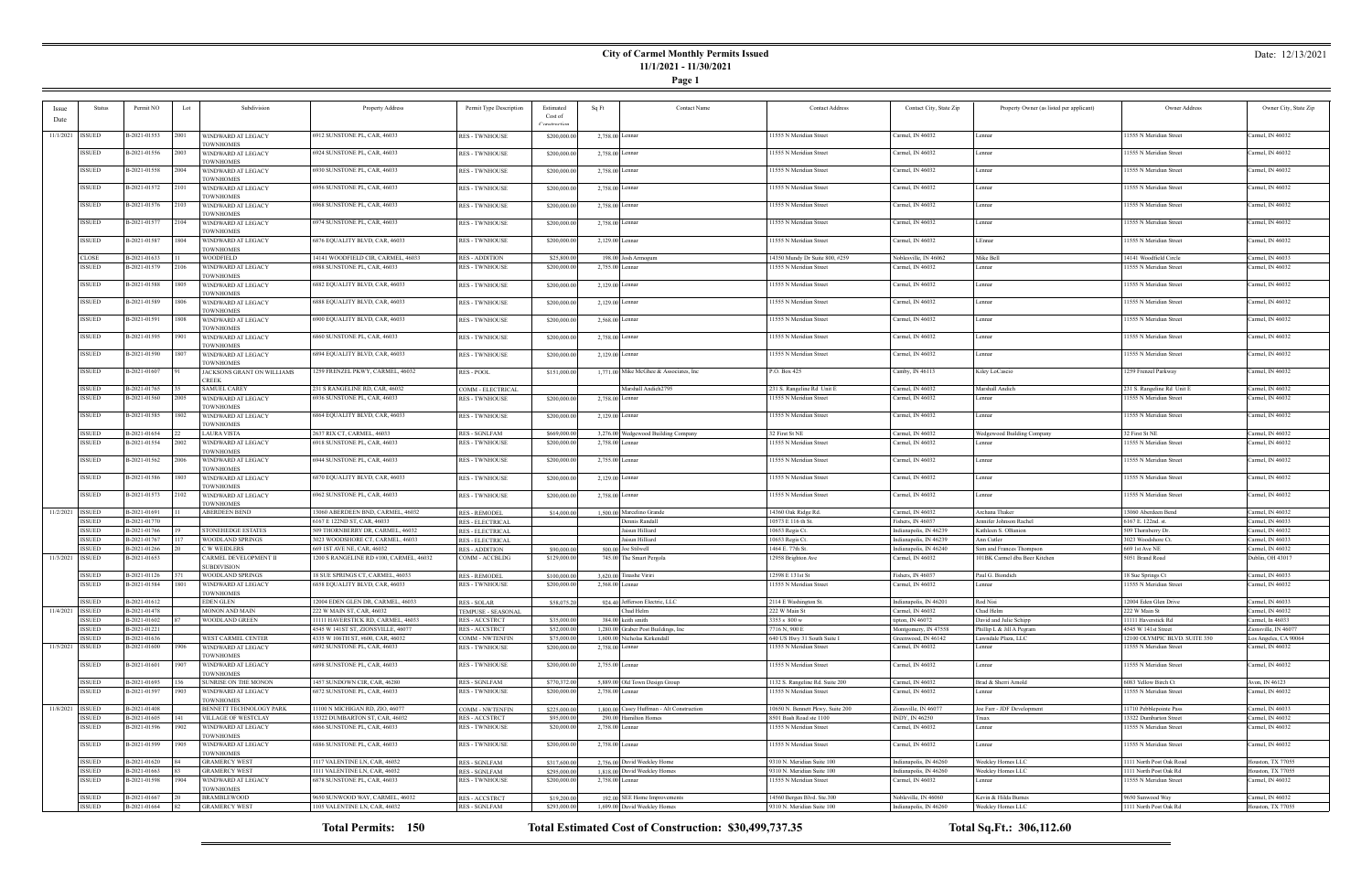## **City of Carmel Monthly Permits Issued 11/1/2021 - 11/30/2021**

### Date: 12/13/2021

**Page 2**

| Issue               | <b>Status</b>                  | Permit NO                    | Lot     | Subdivision                                | Property Address                                               | Permit Type Description                        | Estimated                      | Sq Ft             | <b>Contact Name</b>                                                             | <b>Contact Address</b>                                      | Contact City, State Zip                          | Property Owner (as listed per applicant) | Owner Address                                | Owner City, State Zip                  |
|---------------------|--------------------------------|------------------------------|---------|--------------------------------------------|----------------------------------------------------------------|------------------------------------------------|--------------------------------|-------------------|---------------------------------------------------------------------------------|-------------------------------------------------------------|--------------------------------------------------|------------------------------------------|----------------------------------------------|----------------------------------------|
| Date                |                                |                              |         |                                            |                                                                |                                                | Cost of                        |                   |                                                                                 |                                                             |                                                  |                                          |                                              |                                        |
|                     |                                |                              |         |                                            |                                                                |                                                | Construation                   |                   |                                                                                 |                                                             |                                                  |                                          |                                              |                                        |
| 11/9/2021   ISSUED  |                                | B-2021-01389                 | 123     | SPRINGMILL STREAMS                         | 2922 BRIGHTON AVE, CARMEL, 46032                               | <b>RES - POOL</b>                              | \$65,000.00                    |                   | 1,056,00 Mark Vandivier                                                         | 12922 Brighton Ave                                          | Carmel, IN 46032                                 | Mark Vandivier                           | 12922 Brighton Ave                           | Carmel, IN 46032                       |
|                     | <b>ISSUED</b>                  | B-2021-01413                 |         | CHRISTIES THORNHURST                       | 25 N GUILFORD RD, CAR, 46032                                   | <b>RES-ACCSTRCT</b>                            | \$7,000.00                     |                   | 224.00 Zachary Taylor (Billy Goat Lawn Care and                                 | 7917 w 200 s                                                | Lapel, IN 46051                                  | Mathew Mitchel                           | 25 N GUILFORD RD                             | Carmel, IN 46032                       |
|                     |                                |                              |         |                                            |                                                                |                                                |                                |                   | andscape, LLC)                                                                  |                                                             |                                                  |                                          |                                              |                                        |
|                     | <b>ISSUED</b>                  | B-2021-01688                 | Pt 82   | PLUM CREEK VILLAGE                         | 2324 MEDALIST PKY, CAR, 46033                                  | <b>RES-ACCSTRCT</b>                            | \$57,000.00                    |                   | 400.00 Chucks COnstruction                                                      | 7961 Thornberry Ct                                          | Avon, IN 46123                                   | Jeff and Susan Hanthorn                  | 12324 Medalist Pkwy                          | Carmel, IN 46033                       |
|                     | <b>ISSUED</b>                  | B-2021-01728                 |         |                                            | 020 3RD AVE SW, CARMEL, 46032                                  | COMM - ELECTRICAL                              |                                |                   | Roaming Networks Inc.                                                           | 4500 Mercantile Plaza Dr                                    | Fort Worth, TX 76137                             | Crown Castle USA INC                     | 2000 Corporate Dr.                           | Canonsburg, Pa 15317                   |
|                     | <b>ISSUED</b>                  | B-2021-01803                 |         | <b>COLLEGE HEIGHTS</b>                     | 0919 PARK AVE, CAR, 46280                                      | <b>RES - ELECTRICAL</b>                        |                                |                   | Nicole Rosentreter                                                              | 4625 W 86th St. Suite 800                                   | Indianapolis, IN 46268                           | Valorie Bulte                            | 10919 N Park Ave                             | Indianapolis, IN 46280                 |
|                     | <b>ISSUED</b>                  | B-2021-01820                 | 70      | <b>COOL CREEK NORTH</b>                    | 257 HEMLOCK ST, CARMEL, 4603.                                  | <b>RES - ELECTRICAL</b>                        |                                |                   | Bob Bell                                                                        | 4326 South Scatterfield                                     | Anderson, IN 465013                              | Paula Linnemei                           | 1257 Hemlock Street                          | Carmel, IN 46033                       |
|                     | <b>ISSUED</b>                  | B-2021-01415                 |         | ASHTON                                     | 506 SALEM DR N, CAR, 46033                                     | <b>RES - ACCSTRCT</b>                          | \$20,000.00                    |                   | 210.00 Patrick Ehret                                                            | 11701 E 126 St.                                             | Fishers, IN 46038                                | Patrick Ehret                            | 11701 E 126 St.                              | ishers, IN 46038                       |
| 11/10/2021   ISSUED |                                | B-2021-01692                 |         | <b>GRAMERCY WEST</b>                       | 099 VALENTINE LN, CAR, 46032                                   | <b>RES - SGNLFAM</b>                           | \$295,000.00                   |                   | 1,818,00 David Weekley Homes                                                    | 9310 N. Meridian Suite 100                                  | Indianapolis, IN 46260                           | <b>Weekley Homes LLC</b>                 | 1111 North Post Oak Rd                       | Iouston, TX 77055                      |
|                     | <b>ISSUED</b>                  | B-2021-01726                 |         |                                            | 10851 HAZEL DELL PKY, INDIANAPOLIS,                            | COMM - ELECTRICAL                              |                                |                   | Roaming Networks Inc.                                                           | 4500 Mercantile Plaza Rd Suite 300                          | Fort Worth, Tx 76137                             | Crown Castle USA INC                     | 2000 Corporate Dr                            | Canonsburg, Pa 15317                   |
|                     |                                |                              |         |                                            |                                                                |                                                |                                |                   |                                                                                 |                                                             |                                                  |                                          |                                              |                                        |
|                     | <b>ISSUED</b>                  | B-2021-01815                 |         | <b>MAYFLOWER PARK</b>                      | 4518 W 99TH ST, CARMEL, 46032                                  | COMM - ELECTRICAL                              |                                |                   | Hovis Electric                                                                  | 2925 W Minnesota Street                                     | Indianapolis, in 46241                           | Artistic Pallet                          | 4518 W 99th Street                           | Carmel, In 46032                       |
|                     | <b>ISSUED</b>                  | B-2021-01751                 |         | <b>GRAMERCY WEST</b>                       | 058 VALENTINE LN, CAR, 46032                                   | <b>RES - TWNHOUSE</b>                          | \$278,000.00                   |                   | 1.740.00 David Weekley Homes                                                    | 9310 N. Meridian Suite 100                                  | Indianapolis, IN 46260                           | Weekley Homes LLC                        | 9310 N. Meridian Suite 100                   | ndianapolis, IN 46260                  |
|                     | <b>ISSUED</b>                  | B-2021-01395                 |         |                                            | 1145 N MICHIGAN RD, ZIONSVILLE, 46077                          | COMM - NWTENFIN                                | \$195,000.00                   |                   | 1,275.00 Equiteam, LLC                                                          | 8910 Purdue Rd, Suite 425                                   | Indianapolis, IN 46268                           | Laura Dixon                              | 6440 Westfield Blvd                          | Indianapolis, IN 46220                 |
|                     | <b>ISSUED</b>                  | B-2021-01702                 |         |                                            | 250 E 96TH ST, INDIANAPOLIS, 46240                             | COMM - NWTENFIN                                | \$238,155.00                   |                   | 3,004.00 Joshua Becker                                                          | 250 East 96th Street, Suite 100                             | Indianapolis, IN 46240                           | Patrick Moyers                           | 600 E. 96th Street, Suite 150                | Indianapolis, IN 46240                 |
|                     | <b>ISSUED</b>                  | B-2021-01819                 |         |                                            | 9830 N MICHIGAN RD, CARMEL, 46032                              | COMM - ELECTRICAL                              |                                |                   | Miller Eads Co Inc                                                              | 4125 N Keystone Ave                                         | Indianapolis, IN 46205                           | C&C Realty Company LLC                   | 8700 North Street, Suite 310                 | Fishers, IN 46038                      |
|                     | <b>ISSUED</b>                  | B-2021-01464                 | 149     | <b>LONGRIDGE ESTATES</b>                   | 4150 LISTON DR, CARMEL, 46074                                  | <b>RES-ACCSTRCT</b>                            | \$9,000.00                     |                   | 320.00 Govind Singh                                                             | 5410 Barker                                                 | Indianapolis, IN 46236                           | Hardip Wadhwa                            | 4150 Liston Drive                            | Carmel, IN 46074                       |
|                     | <b>ISSUED</b>                  | B-2021-01619                 |         | <b>COOL CREEK NORTH</b>                    | 257 HEMLOCK ST, CAR, 46033                                     | <b>RES - ADDITION</b>                          | \$90,000.00                    |                   | 300.00 Hoosier Building - Bob Bell                                              | 4326 South Scatterfield                                     | Anderson, IN 465013                              | Paula Linnemei                           | 1257 Hemlock                                 | Carmel, IN 46033                       |
| 11/12/2021   ISSUED |                                | B-2021-01448                 |         | <b>SPRING ARBOR</b>                        | 0227 TAMMER DR, CARMEL, 46032                                  | <b>RES - ADDITION</b>                          | \$13,719.00                    |                   | 123.00 Champion Window Company of Indianapolis, LLC                             | 1435 Brookeville Way, Suite E                               | Indianapolis, IN 46239                           | Seshardi, Srivathsar                     | 10227 Tammer Dr                              | Carmel, IN 46032                       |
|                     | <b>ISSUED</b>                  | B-2021-01679                 | 176     | <b>FOSTER ESTATES</b>                      | 3208 MARALICE DR, CAR, 46033                                   | <b>RES - ADDITION</b>                          | \$719,000.00                   |                   | 320.00 Custom Living                                                            | 5335 Winthrop Ave A                                         | Indianapolis, IN 46220                           | Jim + Renee Selvio                       | 3208 Maralice Drive                          | Carmel, IN 46033                       |
|                     | <b>ISSUED</b>                  | B-2021-01666                 |         | LONGRIDGE ESTATES                          | 3782 MARYLOU DR, CARMEL, 46074                                 | <b>RES - REMODEL</b>                           | \$3,500.00                     |                   | 0.00 Johnson & Johnson Renovating and Remodeling                                | 704 S. SR 135 Suite D-244                                   | Greenwood, IN 46143                              | Max &/or Lisa Price                      | 13782 Marylou Dr.                            | Carmel, IN 46074                       |
|                     |                                |                              |         |                                            |                                                                |                                                |                                |                   | LLC                                                                             |                                                             |                                                  |                                          |                                              |                                        |
| 11/15/2021 ISSUED   |                                | B-2021-01635                 |         | CARMEL DEVELOPMENT II                      | 10 W CARMEL DR, CAR, 46032                                     | COMM - NWTENFIN                                | \$375,000.00                   |                   | 3,562.00 Andrew Moss                                                            | 10 West Carmel Dr, Ste 100                                  | Carmel, IN 46032                                 | Agora Partners LLC                       | 10 West Carmel Dr                            | Carmel, IN 46032                       |
|                     |                                |                              |         | <b>SUBDIVISION</b>                         |                                                                |                                                |                                |                   |                                                                                 |                                                             |                                                  |                                          |                                              |                                        |
|                     | <b>ISSUED</b>                  | B-2021-01639                 |         | AUMANS ADDITION                            | 041 AUMAN DR W, CARMEL, 46032                                  | <b>RES - SOLAR</b>                             | \$6,700.00                     |                   | 250.00 Mr Electric                                                              | 3601 Hobson Rd, Ste 205                                     | Fort Wayne, IN 46815                             | Richard Morton                           | 1041 W Auman Dr                              | Carmel, In 46032                       |
|                     | <b>ISSUED</b>                  | B-2021-01752                 |         | <b>GRAMERCY WEST</b>                       | 050 VALENTINE LN, CAR, 46032                                   | <b>RES-TWNHOUSE</b>                            | \$278,000.00                   |                   | 1,740,00 David Weekley Homes                                                    | 9310 N. Meridian Suite 100                                  | Indianapolis, IN 46260                           | Weekley Homes LLC                        | 9310 N. Meridian Suite 100                   | ndianapolis, IN 46260                  |
|                     | <b>ISSUED</b>                  | B-2021-01372                 |         | CHERRY CREEK ESTATES                       | 4084 SALMON DR, CAR, 46033                                     | <b>RES - POOL</b>                              | \$80,000.00                    |                   | 1,100,00 Daniel Majestic                                                        | 5245 Elmwood Ave                                            | Indianapolis, IN 46203                           | Shea Reisinger                           | 14084 Salmon Drive                           | CARMEL, IN 46033                       |
|                     | <b>ISSUED</b>                  | B-2021-01747                 |         | MEADOWS AT THE LEGACY, THE                 | 14060 KNIGHTSTOWN DR E, CAR, 46033                             | <b>RES - REMODEL</b>                           | \$33,000.00                    |                   | 800.00 Jorge Ramirez                                                            | 927 Villa ave                                               | Indianapolis, IN 46203                           | Matt & Rebecca Wahlin                    | 14060 Knightstown dr E                       | carmel, In 46033                       |
|                     | <b>ISSUED</b>                  | B-2021-01750                 |         | <b>GRAMERCY WEST</b>                       | 1054 VALENTINE LN, CAR, 46032                                  | <b>RES-TWNHOUSE</b>                            | \$224,000.00                   |                   | 1,178.00 Weekley Homes LLC                                                      | 9310 N. Meridian Suite 100                                  | Indianapolis, IN 46260                           | Weekley Homes LLC                        | 1111 North Post Oak Road                     | Jouston, TX 77055                      |
|                     | <b>ISSUED</b>                  | B-2021-01768                 |         |                                            | 880 MONON GREEN BLVD, CARMEL, 46032                            | <b>COMM - NWTENFIN</b>                         | \$60,000.00                    |                   | 900.00 Signature Construction                                                   | 385 City Center Drive, Suite 100                            | Carmel, IN 46032                                 | Village Capital Corporation              | 770 3rd Avenue S.W                           | Carmel, IN 460323                      |
|                     | <b>ISSUED</b>                  | B-2021-01822                 |         |                                            | 10115 GRAY RD, CARMEL, 46033                                   | COMM - ELECTRICAL                              |                                |                   | Gaylor Electric, Inc.                                                           | 5750 Castle Creek Parkway                                   | Indianapolis, IN 46250                           | Martin Marietta                          | 5620 South Belmont                           | Indianapolis, IN 46217                 |
|                     | <b>ISSUED</b>                  | B-2021-01724                 |         | <b>CRICKET KNOLL</b>                       | 032 FOXGLOVE CIR, CARMEL, 46033                                | <b>RES - REMODEL</b>                           | \$100,000.00                   |                   | 530.00 Heasley Property Development LLC                                         | 12833 Turnham Dr                                            | Fishers, IN 46038                                | Nick and Cheryl Davis                    | 1032 Foxglove Cr                             | Carmel, IN 46033                       |
|                     | <b>ISSUED</b>                  | B-2021-01823                 |         |                                            | 0851 HAZEL DELL PKY, INDIANAPOLIS,                             | COMM - ELECTRICAL                              |                                |                   | Gaylor Electric, Inc.                                                           | 5750 Castle Creek Parkway                                   | Indianapolis, IN 46250                           | Martin Marietta                          | 5620 South Belmont                           | ndianapolis, IN 46217                  |
| 11/16/2021 ISSUED   |                                | B-2021-01461                 |         | <b>SIMEON HAWKINS</b>                      | 46280<br>38 W MAIN ST, CAR, 46032                              |                                                |                                |                   |                                                                                 | 11051 Village Square Ln                                     |                                                  | COhatch CRDV                             | 1733 W Lane Ave                              | Columbus, OH 43221                     |
|                     | <b>ISSUED</b>                  | B-2021-01674                 |         | NORTH END                                  | 842 FREELAND WAY, CAR, 46032                                   | <b>COMM - REMODEL</b><br><b>RES - TWNHOUSE</b> | \$1,800,000.00<br>\$480,000.00 |                   | 11,300.00 Capitol Construction Services, Inc.<br>2.138.00 Old Town Design Group | 1132 S. Rangeline Rd. Suite 200                             | Fishers, IN 46038<br>Carmel, IN 46032            | Old Town Design Group                    | 1132 S. Rangeline Rd. Suite 200              | Carmel, IN 46032                       |
|                     | <b>ISSUED</b>                  | B-2021-01675                 |         | NORTH END                                  | 850 FREELAND WAY, CAR, 46032                                   | <b>RES - TWNHOUSE</b>                          | \$480,000.00                   |                   | 2,122.00 Old Town Design Group                                                  | 1132 S. Rangeline Rd. Suite 200                             | Carmel, IN 46032                                 | Old Town Design Group                    | 1132 S. Rangeline Rd. Suite 200              | Carmel, IN 46032                       |
|                     | <b>ISSUED</b>                  | B-2021-01833                 |         |                                            | 650 E CARMEL DR, CAR, 46032                                    | COMM - COLOC                                   | \$4,000.00                     |                   | 100.00 Brian Ladalski                                                           | 927 N State St                                              | Elgin, IL 60123                                  | Network Capital, LLC                     | N.a                                          | na, na na                              |
|                     | <b>ISSUED</b>                  | B-2021-01603                 |         | FECITT SUBDIVISION                         | 14415 CHERRY TREE RD, CARMEL, 46033                            | RES - POOL                                     | \$188,870.00                   |                   | 2,600,00 Keesling Custom Pools & Patios, Inc.                                   | 10424 Rainbow Lane                                          | Indianapolis, IN 46236                           | Phil & Sara Kosteroff                    | 14415 Cherry Tree Road                       | Carmel, IN 46033                       |
|                     |                                |                              |         | <b>NORTH END</b>                           | 854 FREELAND WAY, CAR, 46032                                   |                                                |                                |                   | 2,049.00 Old Town Design Group                                                  |                                                             |                                                  |                                          |                                              | Carmel, IN 46032                       |
|                     |                                |                              |         |                                            |                                                                |                                                |                                |                   |                                                                                 |                                                             |                                                  |                                          |                                              |                                        |
|                     | <b>ISSUED</b>                  | B-2021-01676                 |         |                                            |                                                                | <b>RES - TWNHOUSI</b>                          | \$454,500.00                   |                   |                                                                                 | 1132 S. Rangeline Rd. Suite 200                             | Carmel, IN 46032                                 | Old Town Design Group                    | 1132 S. Rangeline Rd. Suite 200              |                                        |
|                     | <b>ISSUED</b>                  | B-2021-01677                 |         | NORTH END                                  | 846 FREELAND WAY, CAR, 46032                                   | <b>RES - TWNHOUSE</b>                          | \$440,000.00                   |                   | 2,049,00 Old Town Design Group                                                  | 1132 S. Rangeline Rd. Suite 200                             | Carmel, IN 46032                                 | Old Town Design Group                    | 1132 S. Rangeline Rd. Suite 200              | Carmel, IN 46032                       |
|                     | <b>ISSUED</b>                  | B-2021-01722                 | 327     | JACKSONS GRANT ON WILLIAMS<br><b>CREEK</b> | 554 ALMOND CREEK DR, CAR, 46032                                | RES - SGNLFAM                                  | \$1,859,113.00                 |                   | 8,264.00 Homes by McKenzie INC                                                  | 4631 Lisborn Drive                                          | Carmel, IN 46033                                 | Homes by McKenzie INC                    | 4631 Lisborn Drive                           | Carmel, IN 46033                       |
|                     | <b>CLOSE</b>                   | B-2021-01809                 |         | EDEN FORESTS                               | 1936 FOREST DR, CARMEL, 46033                                  | <b>RES - REMODEL</b>                           | \$2,500.00                     |                   | 1.500.00 Rivera Group                                                           | 1073 Oliver Ave                                             | Indianapolis, IN 46221                           | Kendra Malone & Matthew Lathrop          | 11936 Forest Dr                              | Carmel, IN 46033                       |
|                     | <b>ISSUED</b>                  | B-2021-00993                 | 2, Pt 1 | <b>WOODLAND GOLF CLUB</b>                  | WOODLAND DR, CAR, 46032                                        | <b>RES - ADDITION</b>                          | \$100,000.00                   |                   | 2,100.00 Joey Nguyen (Lotus Properties Group)                                   | 2723 East 56th Street Rear Garage                           | Indianpolis, IN 46220                            | Quyen Nguyen                             | 14156 Avalon East Drive                      | ishers, IN 46037                       |
|                     | <b>ISSUED</b>                  | B-2021-01834                 |         |                                            | 1405 GRAY RD, CAR, 46033                                       | COMM - COLOC                                   | \$4,000.00                     |                   | 100.00 Brian Ladalski                                                           | 927 N State St                                              | Elgin, IL 60123                                  | Crown Castle                             | 2000 Corporate Dr                            | Canonsburg, PA 1531'                   |
| 11/17/2021   ISSUED |                                | B-2021-01670                 |         | <b>TROY ESTATES</b>                        | 4430 ERIS LN, CAR, 46074                                       | <b>RES - SGNLFAM</b>                           | \$200,000.00                   | 5,618.00 Lennar   |                                                                                 | 11555 N Meridian Street                                     | Carmel, IN 46032                                 | Lennar                                   | 11555 N Meridian Street                      | Carmel, IN 46032                       |
|                     | <b>ISSUED</b>                  | B-2021-01683                 | 404     | WINDWARD AT LEGACY                         | 7015 ADALENE LN, CAR, 46033                                    | <b>RES - TWNHOUSE</b>                          | \$200,000.00                   | 2,758.00 Lennar   |                                                                                 | 11555 N Meridian Street                                     | Carmel, IN 46032                                 | Lennar                                   | 11555 N Meridian Street                      | Carmel, IN 46032                       |
|                     |                                |                              |         | <b>TOWNHOMES</b>                           |                                                                |                                                |                                |                   |                                                                                 |                                                             |                                                  |                                          |                                              |                                        |
|                     | <b>ISSUED</b>                  | B-2021-01736                 |         | TROY ESTATES                               | 4195 KODIAK DR, CAR, 46074                                     | <b>RES - SGNLFAM</b>                           | \$200,000.00                   | $6,107.00$ Lennar |                                                                                 | 11555 N Meridian Street                                     | Carmel, IN 46032                                 | Lennar                                   | 11555 N Meridian Street                      | Carmel, IN 46032                       |
|                     | <b>ISSUED</b>                  | B-2021-01847                 |         | CHAPMANS CLAIM AT PRAIRIE                  | 3070 ABRAHAM RUN, CARMEL, 46033                                | <b>RES - ELECTRICAL</b>                        |                                |                   | <b>Bruce Dowdy</b>                                                              | 4302 S Post Rd                                              | Indianapolis, IN 46239                           | <b>Dwight Gossett</b>                    | 13070 Abraham Run                            | Carmel, IN 46033                       |
|                     |                                |                              |         | <b>VIEW</b>                                |                                                                |                                                |                                |                   |                                                                                 |                                                             |                                                  |                                          |                                              |                                        |
|                     | <b>ISSUED</b>                  | B-2021-01682                 | 403     | WINDWARD AT LEGACY                         | 7021 ADALENE LN, CAR, 46033                                    | <b>RES - TWNHOUSE</b>                          | \$200,000.00                   | 2,758.00 Lennar   |                                                                                 | 11555 N Meridian Street                                     | Carmel, IN 46032                                 | Lennar                                   | 11555 N Meridian Street                      | Carmel, IN 46032                       |
|                     |                                |                              |         | <b>TOWNHOMES</b>                           |                                                                |                                                |                                |                   |                                                                                 |                                                             |                                                  |                                          |                                              |                                        |
|                     | <b>ISSUED</b>                  | B-2021-01685                 | 406     | WINDWARD AT LEGACY                         | 7001 ADALENE LN, CAR, 46033                                    | <b>RES - TWNHOUSE</b>                          | \$200,000.00                   | 2,779.00 Lennar   |                                                                                 | 11555 N Meridian Street                                     | Carmel, IN 46032                                 | Lennar                                   | 11555 N Meridian Street                      | Carmel, IN 46032                       |
|                     |                                |                              |         | <b>TOWNHOMES</b>                           |                                                                |                                                |                                |                   |                                                                                 |                                                             |                                                  |                                          |                                              |                                        |
|                     | <b>ISSUED</b>                  | B-2021-01738                 |         | <b>TROY ESTATES</b>                        | 14204 KODIAK DR, CAR, 46074                                    | <b>RES - SGNLFAM</b>                           | \$200,000.00                   | $6.115.00$ Lennar |                                                                                 | 11555 N Meridian Street                                     | Carmel, IN 46032                                 | Lennar                                   | 11555 N Meridian Street                      | Carmel, IN 46032                       |
|                     | <b>ISSUED</b>                  | B-2021-01794                 |         | NORTH AUGUSTA                              | 3734 W 98TH ST, CARMEL, 46032                                  | RES - DEMO                                     |                                |                   | Jaswinder K Samra                                                               | 3734 W 98th Street                                          | Carmel, in 46032                                 | Jaswinder Samra                          | 3734 W 98th Street                           | Carmel, IN 46032                       |
|                     | <b>ISSUED</b>                  | B-2021-01850                 |         | BRIAR CREEK                                | 10387 BRIAR CREEK PL, CAR, 46033                               | <b>RES - ELECTRICAL</b>                        |                                |                   | Gerald Presutti                                                                 | 10109 Holaday Dr                                            | Carmel, In 46032                                 | Donna Stealy                             | 10387 Briar Creek Pl                         | Carmel, In 46033                       |
|                     | <b>ISSUED</b>                  | B-2021-01669                 |         | <b>TROY ESTATES</b>                        | 4434 ERIS LN, CAR, 46074                                       | <b>RES - SGNLFAM</b>                           | \$200,000.00                   | 6.115.00 Lennar   |                                                                                 | 11555 N Meridian Street                                     | Carmel, IN 46032                                 | Lennarr                                  | 11555 N Meridian Street                      | Carmel, IN 46032                       |
|                     | <b>ISSUED</b>                  | B-2021-01695                 |         | CROOKED STICK WEST                         | 2215 TAMOSHANTER CT, CARMEL, 46032                             | RES - SOLAR                                    | \$7,443.1                      |                   | 385.20 BRS Permitting                                                           | 1403 N Research Way Bldg J                                  | Orem, UT 84097                                   | Leo Bonventura                           | 2215 Tam-O-Shanter Ct                        | Carmel, In 46032                       |
|                     | <b>ISSUED</b>                  | B-2021-01671                 |         | <b>TROY ESTATES</b>                        | 14207 KODIAK DR, CAR, 46074                                    | <b>RES - SGNLFAM</b>                           | \$200,000.00                   | $6.178.00$ Lennar |                                                                                 | 11555 N Meridian Street                                     | Carmel, IN 46032                                 | Lennar                                   | 11555 N Meridian Street                      | Carmel, IN 46032                       |
|                     | <b>ISSUED</b>                  | B-2021-01680                 | 401     | WINDWARD AT LEGACY                         | 037 ADALENE LN, CAR, 46033                                     | <b>RES - TWNHOUSE</b>                          | \$200,000.00                   | 2,758.00 Lennar   |                                                                                 | 11555 N Merdian Street                                      | Carmel, IN 46032                                 | Lennar                                   | 11555 N Meridian Street                      | Carmel, IN 46032                       |
|                     |                                |                              |         | TOWNHOMES                                  |                                                                |                                                |                                |                   |                                                                                 |                                                             |                                                  |                                          |                                              |                                        |
| 11/18/2021 ISSUED   |                                | B-2021-01753                 | 100     | <b>GRAMERCY WEST</b>                       | 046 VALENTINE LN, CAR, 46032                                   | <b>RES-TWNHOUSE</b>                            | \$283,000.00                   |                   | 1.740.00 Weekley Homes LLC                                                      | 9310 N. Meridian Suite 100                                  | Indianapolis, IN 46260                           | David Weekley Homes                      | 1111 North Post Oak Rd                       | Houston, TX 77055                      |
|                     | <b>ISSUED</b>                  | B-2021-01755                 |         | <b>GRAMERCY WEST</b>                       | 038 VALENTINE LN, CAR, 46032                                   | <b>RES-TWNHOUSE</b>                            | \$283,000.00                   |                   | 1,740.00 David Weekley Homes                                                    | 9310 N. Meridian Suite 100<br>9310 N. Meridian Suite 100    | Indianapolis, IN 46260                           | Weekley Homes LLC                        | 1111 North Post Oak Rd                       | Houston, TX 77055                      |
|                     | <b>ISSUED</b>                  | B-2021-01754                 |         | <b>GRAMERCY WEST</b>                       | 042 VALENTINE LN, CAR, 46032<br>3495 W 126TH ST, CARMEL, 46032 | <b>RES - TWNHOUSE</b>                          | \$224,000.00                   |                   | 1,178,00 David Weekley Homes                                                    |                                                             | Indianapolis, IN 46260                           | Weekley Homes LLC                        | 1111 North Post Oak Rd                       | Houston, TX 77055                      |
|                     | <b>ISSUED</b><br><b>ISSUED</b> | B-2021-01811                 |         | <b>GLEN OAKS</b>                           |                                                                | COMM - REMODEL                                 | \$149,940.00                   |                   | 715.00 Brad Pawloski                                                            | 3834 S Emerson Ave # A                                      | Indianapolis, IN 46203                           | Todd Fenoglio                            | 5185 East Main Street                        | Carmel, IN 46033                       |
|                     | <b>ISSUED</b>                  | B-2021-01545<br>B-2021-01725 |         | <b>GRAMERCY WEST</b>                       | 3329 E LETTS LN, CAR, 46074                                    | RES - POOL                                     | \$135,000.00                   |                   | 2,830.00 midwest concrete contractor llc<br>1.809.00 David Weekley Home         | 6443 west 62nd street suite a<br>9310 N. Meridian Suite 100 | indianapolis, in 46278<br>Indianapolis, IN 46260 | monte poe                                | 13329 e letts lane<br>1111 North Post Oak Rd | carmel, in 46074                       |
|                     | <b>ISSUED</b>                  | B-2021-01727                 |         | <b>GRAMERCY WEST</b>                       | 093 VALENTINE LN, CAR, 46032<br>087 VALENTINE LN, CAR, 46032   | <b>RES - SGNLFAM</b><br><b>RES - SGNLFAM</b>   | \$298,000.00<br>\$295,000.00   |                   | 1,818.00 David Weekley Homes                                                    | 9310 N. Meridian Suite 100                                  | Indianapolis, IN 46260                           | Weekley Homes LLC<br>Weekley Homes LLC   | 1111 North Oak Rd                            | Houston, TX 77055<br>Houston, TX 77055 |

**Total Permits: 150 Total Estimated Cost of Construction: \$30,499,737.35 Total Sq.Ft.: 306,112.60**